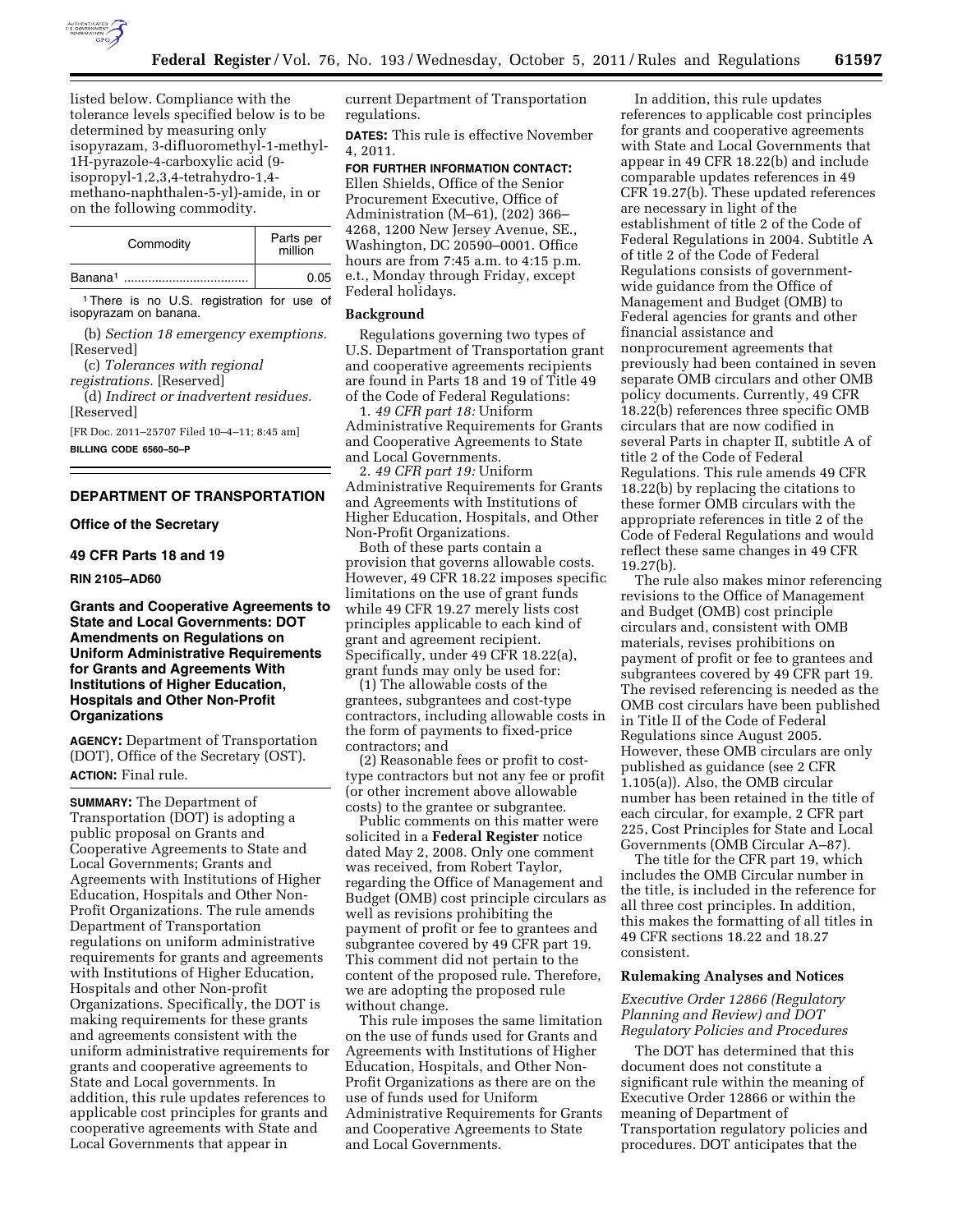economic impact of this rule will be minimal because the effect of the rule is simply to make similar provisions consistent with each other. These changes do not adversely affect, in a material way, any sector of the economy. In addition, the change does not interfere with any action taken or planned by another agency and does not materially alter the budgetary impact of any entitlements, grants, user fees, or loan programs. Consequently, a full regulatory evaluation is not required.

### *Regulatory Flexibility Act*

In compliance with the Regulatory Flexibility Act (Pub. L. 96–354, 5 U.S.C. 60l–612) the Department has evaluated the effects of this proposed action on small entities. This ruledoes not have any economic effects, let alone significant effects, on anyone. This rulemaking establishes the same limitation on the use of funds for both Grants and Agreements with Institutions of Higher Education, Hospitals, and Other Non-Profit Organizations and Uniform Administrative Requirements for Grants and Cooperative Agreements to State and Local Governments. The amendment does not change or limit the potential eligibility of any small entity. For these reasons, the DOT certifies that this action would not have a significant economic impact on a substantial number of small entities.

# *Unfunded Mandates Reform Act of 1995*

This rule does not impose unfunded mandates as defined by the Unfunded Mandates Reform Act of 1995 (Pub. L. 104–4, March 22, 1995, 109 Stat. 48).

Indeed, it does not impose any mandates. This rule will not result in the expenditure by State, local, and tribal governments, in the aggregate, or by the private sector, of \$100 million or more in any one year (2 U.S.C. 1532).

## *Executive Order 13132 (Federalism Assessment)*

This rule has been analyzed in accordance with the principles and criteria contained in Executive Order 13132, and the DOT has determined that this rule does not have sufficient federalism implications to warrant the preparation of a Federalism assessment. The DOT has also determined that this rule does not preempt any State law or State regulation or affect the States' ability to discharge traditional State governmental functions.

## *Executive Order 12372 (Intergovernmental Review)*

Catalog of Federal Domestic Assistance Program Number [Insert number], [Insert Program Name]. The regulations implementing Executive Order 12372 regarding intergovernmental consultation on Federal programs and activities [apply/ do not apply] to this program.

## *Paperwork Reduction Act*

Under the Paperwork Reduction Act of 1995 (PRA) (44 U.S.C. 3501, *et seq.*), Federal agencies must obtain approval from the Office of Management and Budget (OMB) for each collection of information they conduct, sponsor, or require through regulations. The DOT has determined that this rule does not

contain collection of information requirements for the purposes of the PRA.

## *National Environmental Policy Act*

The agency has analyzed this rule for the purpose of the National Environmental Policy Act of 1969 (42 U.S.C. 4321) and has determined that this rule does not have any effect on the quality of the environment.

# **List of Subjects in 49 CFR Parts 18 and 29**

Administrative practice and procedure, Grant programs, Allowable costs, Cooperative agreements.

Issued this 21st day of September 2011, at Washington, DC.

### **Ray LaHood,**

*Secretary of Transportation.* 

In consideration of the foregoing, the DOT amends, title 49, Code of Federal Regulations, Parts 18 and 19, as set forth below:

## **PART 18—UNIFORM ADMINISTRATIVE REQUIREMENTS FOR GRANTS AND COOPERATIVE AGREEMENTS TO STATE AND LOCAL GOVERNMENTS**

■ 1. The authority citation for 49 CFR part 18 continues to read as follows.

**Authority:** 49 U.S.C. 322(a).

■ 2. In § 18.22, revise the table in paragraph (b) to read as follows:

### **§ 18.22 Allowable costs.**

\* \* \* \* \* (b) \* \* \*

| For the costs of a                                                                                                                                                                                                                                                                                                                                                                                                                                          | Use the principles in-                                                                                                                                                                                         |
|-------------------------------------------------------------------------------------------------------------------------------------------------------------------------------------------------------------------------------------------------------------------------------------------------------------------------------------------------------------------------------------------------------------------------------------------------------------|----------------------------------------------------------------------------------------------------------------------------------------------------------------------------------------------------------------|
| State, local or federal-recognized Indian tribal government<br>Private nonprofit organization other than an (1) Institution of higher 2 CFR part 230.<br>education, (2) hospital, or (3) organization named in 2 CFR part 230,<br>Appendix C, as not subject to that part.<br>For-profit organizations other than a hospital, commercial organization<br>or a non-profit organization listed in 2 CFR part 230, Appendix C, as<br>not subject to that part. | 2 CFR part 225.<br>2 CFR part 220.<br>48 CFR part 31. Contract Cost Principles and Procedures, or uniform<br>cost accounting standards that comply with cost principles accept-<br>able to the Federal agency. |

# **PART 19—UNIFORM ADMINISTRATIVE REQUIREMENTS FOR GRANTS AND AGREEMENTS WITH INSTITUTIONS OF HIGHER EDUCATION, HOSPITALS, AND OTHER NON-PROFIT ORGANIZATIONS**

■ 3. The authority citation for 49 CFR part 19 continues to read as follows:

**Authority:** 49 U.S.C. 322(a).

■ 4. Revise § 19.27 to read as follows:

# **§ 19.27 Allowable Costs.**

(a) *Limitation on use of funds.* Grant funds may be used only for:

(1) The allowable costs of the grantees, subgrantees and cost-type contractors, including allowable costs in the form of payments to fixed-price contractors; and

(2) Reasonable fees or profit to costtype contractors but not any fee or profit (or other increment above allowable costs) to the grantee or subgrantee.

(b) *Applicable cost principles.* For each kind of recipient, there is a set of Federal principles for determining allowable costs. Allowability of costs shall be determined according to the cost principles applicable to the entity organization incurring the costs. The following chart lists the kinds of organization and the applicable cost principles: